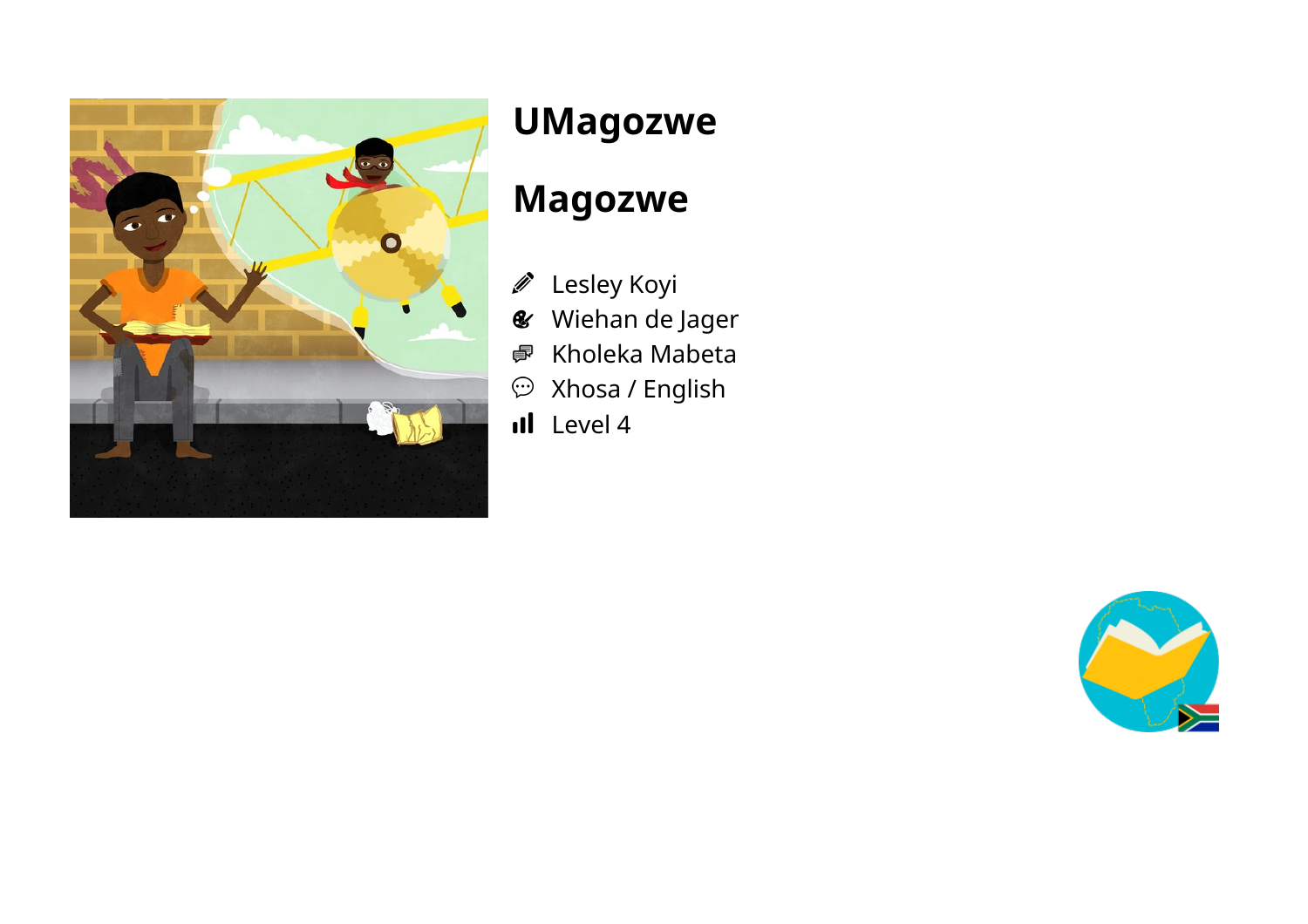

Kwidolophukazi exakekileyo yaseNairobi, kude le nekhaya elinenkathalo, kwakuhlala iqela lamakhwenkwe angenakhaya. Babejongana nosuku ngalunye ngendlela oluze ngayo. Ngantsasa ithile la makhwenkwe ayesonga iingutyana zawo zokulala emva kokulala kwipavumente ebandayo. Babebasa umlilo ngenkukuma ukugxotha ingqele. Phakathi kwala makhwenkwe kwakukho inkwenkwe egama linguMagozwe. Wayengoyena umncinane kubo bonke.

In the busy city of Nairobi, far away from a caring life at home, lived a group of homeless boys. They welcomed each day just as it came. On one morning, the boys were packing their mats after sleeping on cold pavements. To chase away the cold they lit a fire with rubbish. Among the group of boys was Magozwe. He was the youngest.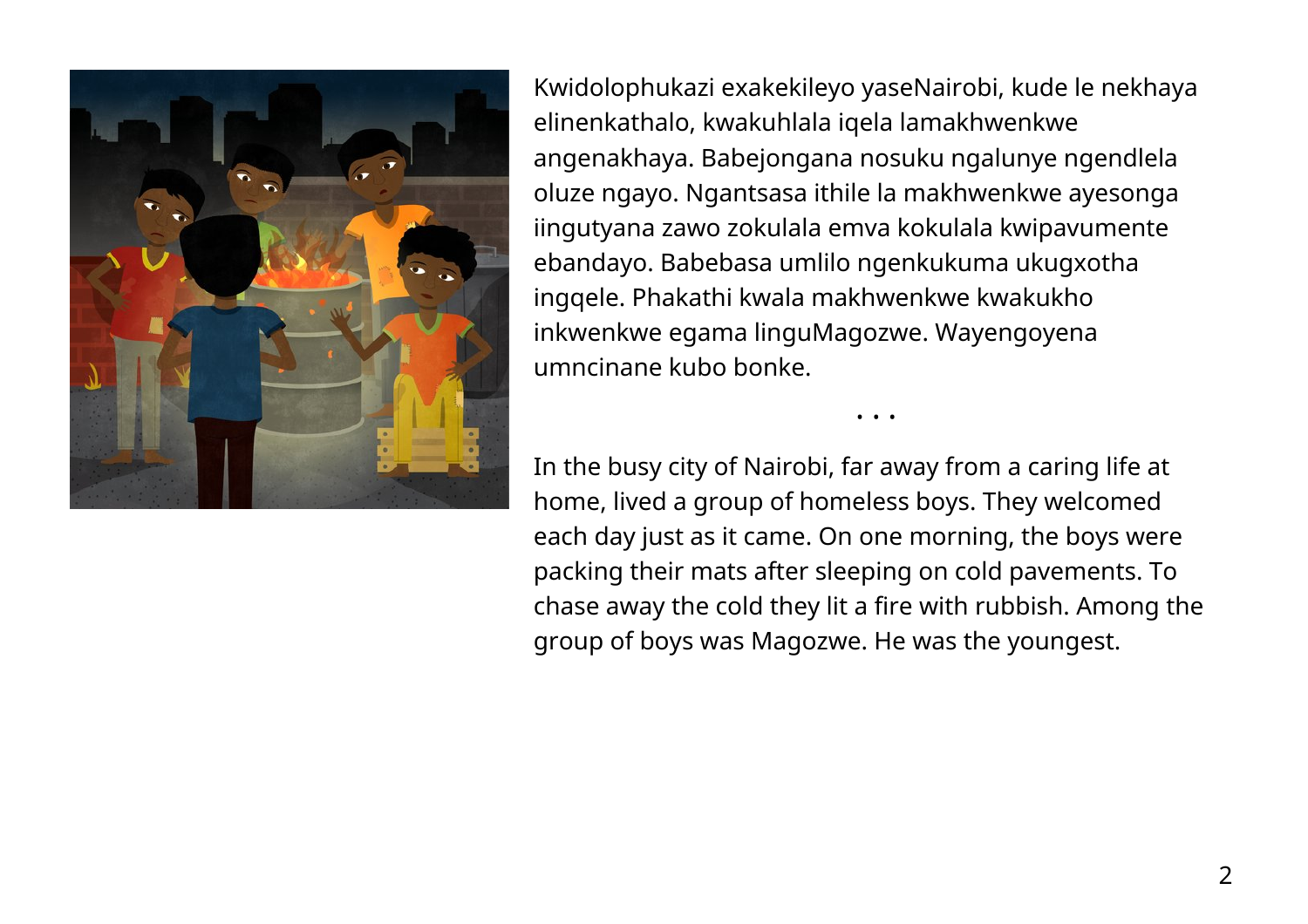

Abazali bakaMagozwe basweleka eneminyaka emihlanu kuphela. Waya kuhlala nomalume wakhe. Le ndoda yayingayikhathalelanga le nkwenkwana. Wayengamniki nditsho nokutya okwaneleyo. Wayemsebenzisa okwekhoboka.

When Magozwe's parents died, he was only five years old. He went to live with his uncle. This man did not care about the child. He did not give Magozwe enough food. He made the boy do a lot of hard work.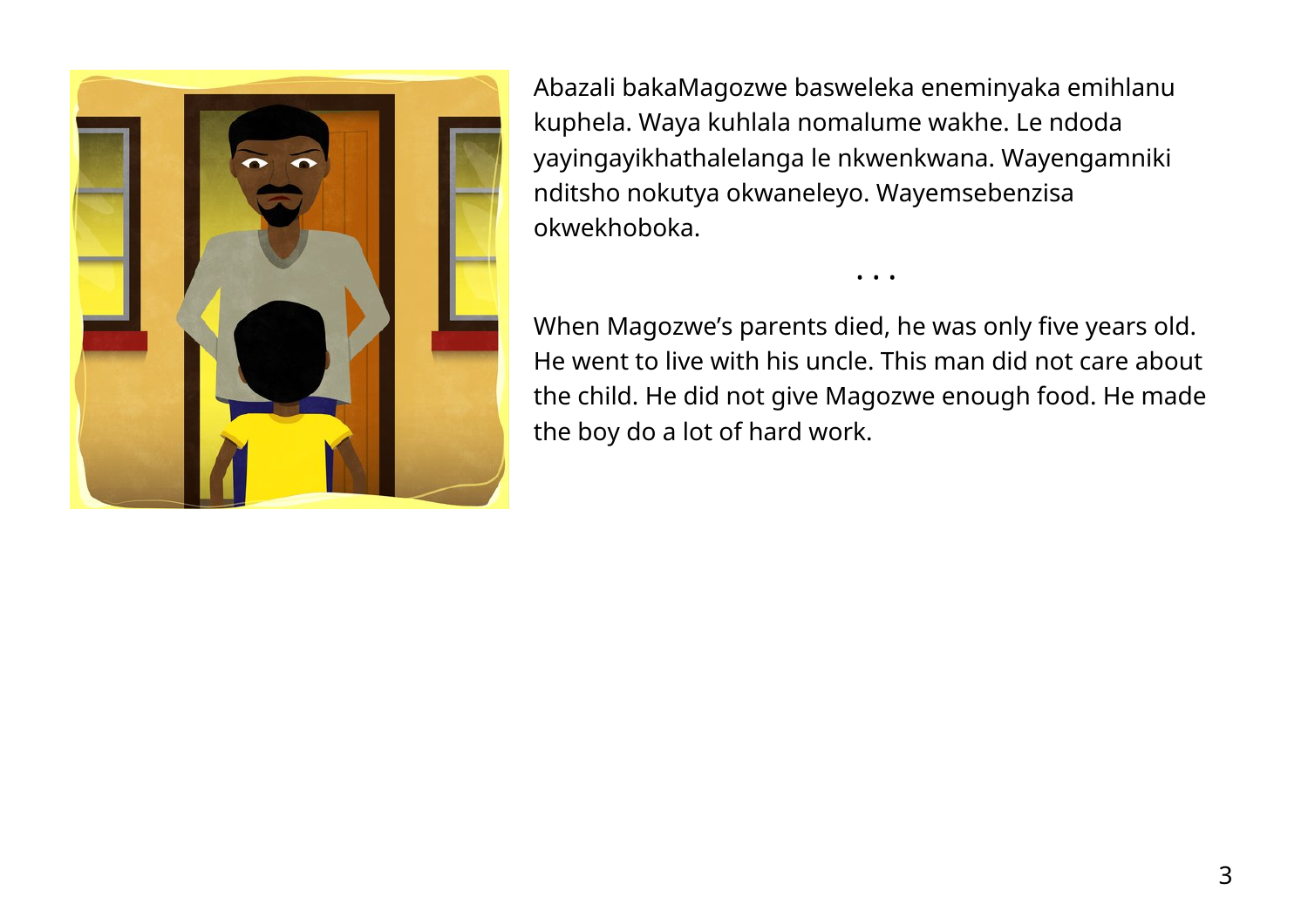

Umalume kaMagozwe wayembetha xa ekhalaza okanye ebuza imibuzo. Xa uMagozwe ebuza ukuba angaya na esikolweni, umalume wakhe wayembetha athi, "Usisidenge esingenakufunda nto." Emva kweminyaka emithathu yalempatho uMagozwe wabaleka wamshiya umalume wakhe. Waya kuhlala esitalatweni.

If Magozwe complained or questioned, his uncle beat him. When Magozwe asked if he could go to school, his uncle beat him and said, "You're too stupid to learn anything." After three years of this treatment Magozwe ran away from his uncle. He started living on the street.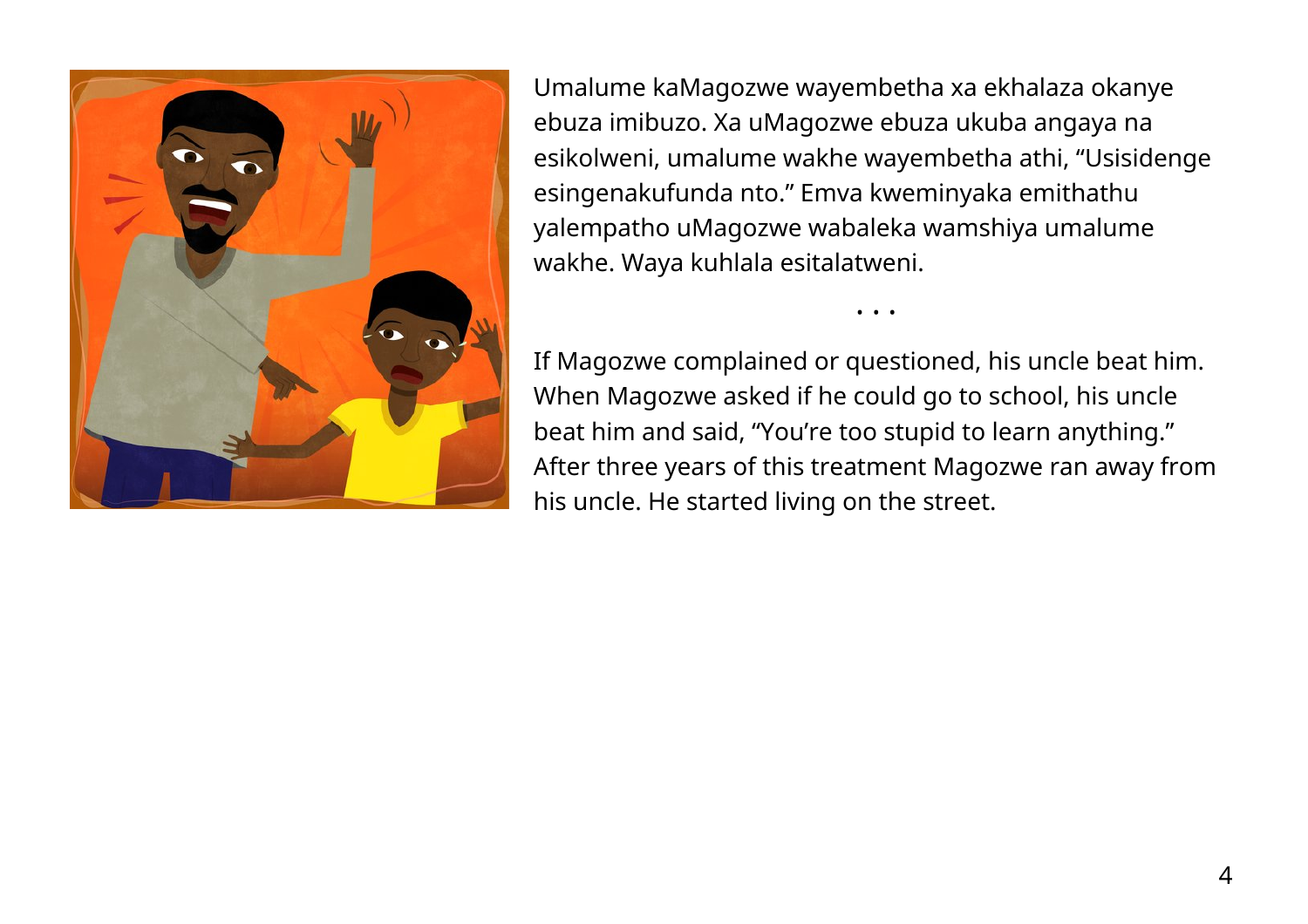

Babunzima ubomi basesitalatweni kwaye la makhwenkwe etsala nzima imihla ngemihla ukufumana ukutya. Maxa wambi babebanjwa, maxa wambi bebethwa. Xa begula kwakungekho mntu wokubanceda. Babexhomekeke kwimalana ababeyifumana ngokungqiba, bethengisa neeplastiki nenkukuma ephinda isetyenziswe kwakhona. Ubomi babubanzima kakhulu ngenxa yemilo namanye amaqela awayefuna ukulawula iingingqi ezithile kulodolophukazi.

Street life was difficult and most of the boys struggled daily just to get food. Sometimes they were arrested, sometimes they were beaten. When they were sick, there was no one to help. The group depended on the little money they got from begging, and from selling plastics and other recycling. Life was even more difficult because of fights with rival groups who wanted control of parts of the city.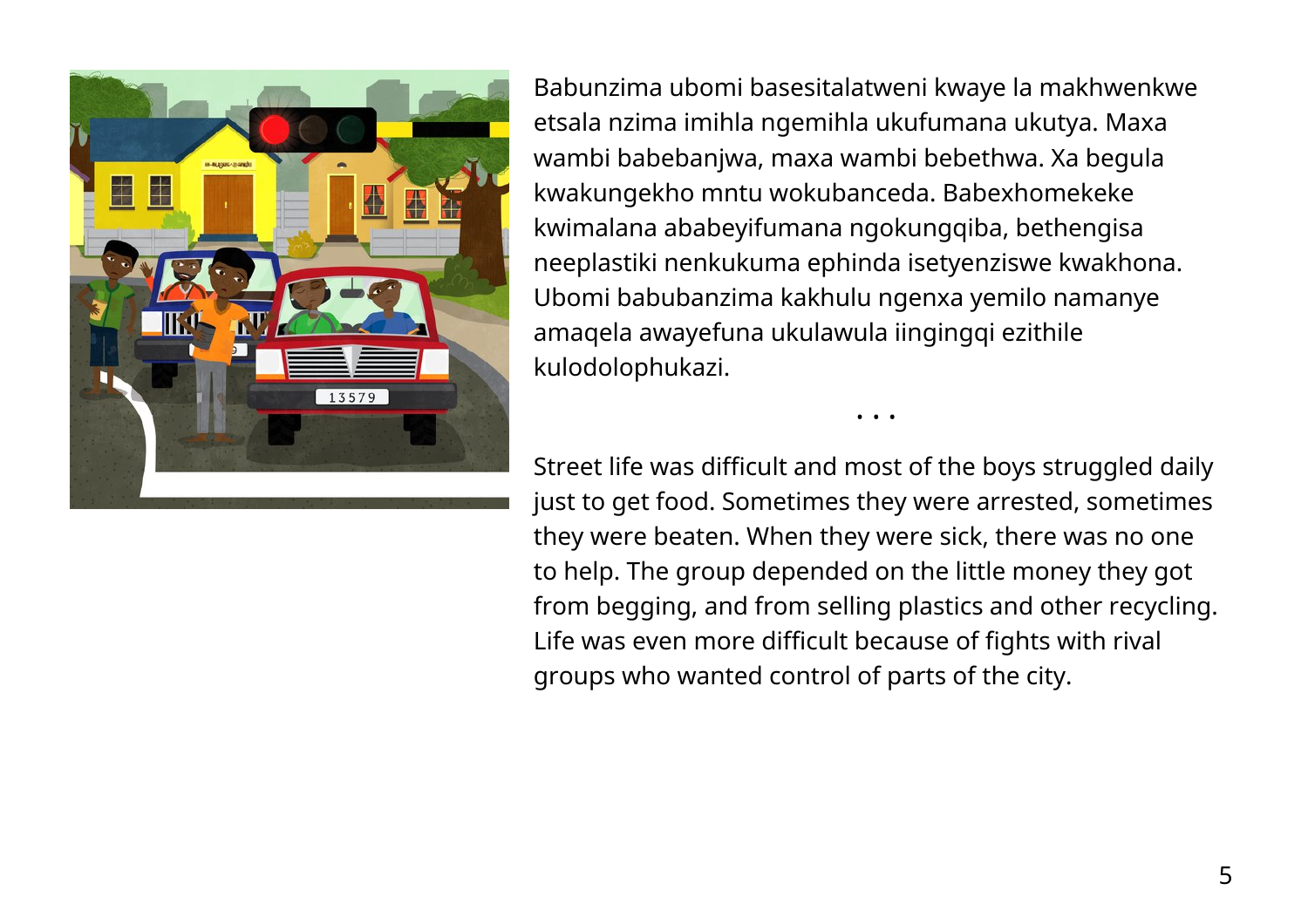

Ngenye imini uMagozwe wathi ekhangela emigqomeni wafumana incwadi endala yamabali. Wayivuthulula wayifaka kwingxowana yakhe. Wayeyikhupha mihla le abukele imifanekiso ekuloo ncwadi. Wayengakwazi ukufunda amagama.

One day while Magozwe was looking through the dustbins, he found an old tattered storybook. He cleaned the dirt from it and put it in his sack. Every day after that he would take out the book and look at the pictures. He did not know how to read the words.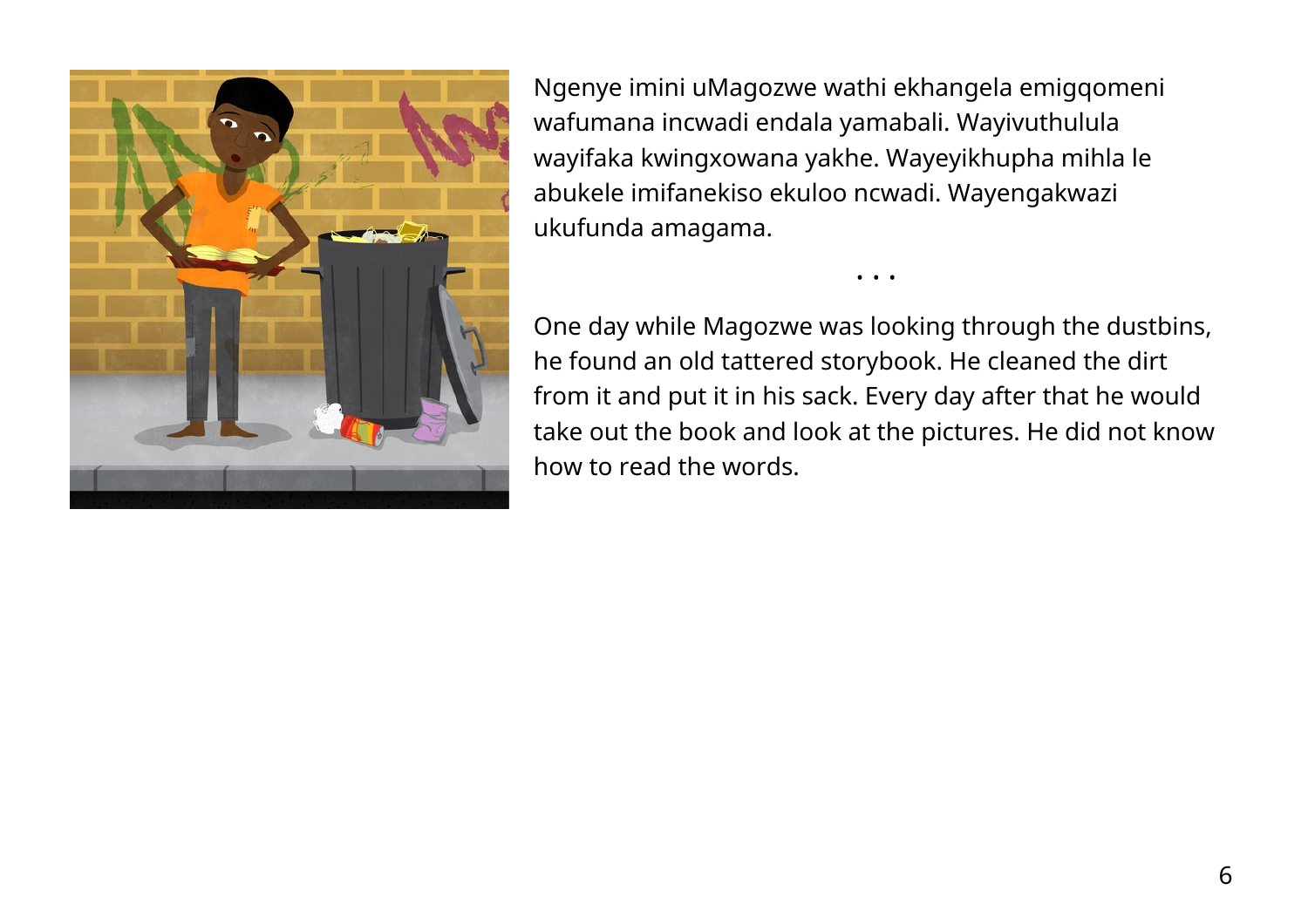

Le mifanekiso yayibalisa ngenkwenkwana eyakhula yaba ngumqhubi weenqwelo-moya. UMagozwe wayephupha ngokuba ngumqhubi weenqwelo-moya. Maxa wambi wayezibona eyile nkwenkwana ikweli bali.

The pictures told the story of a boy who grew up to be a pilot. Magozwe would daydream of being a pilot. Sometimes, he imagined that he was the boy in the story.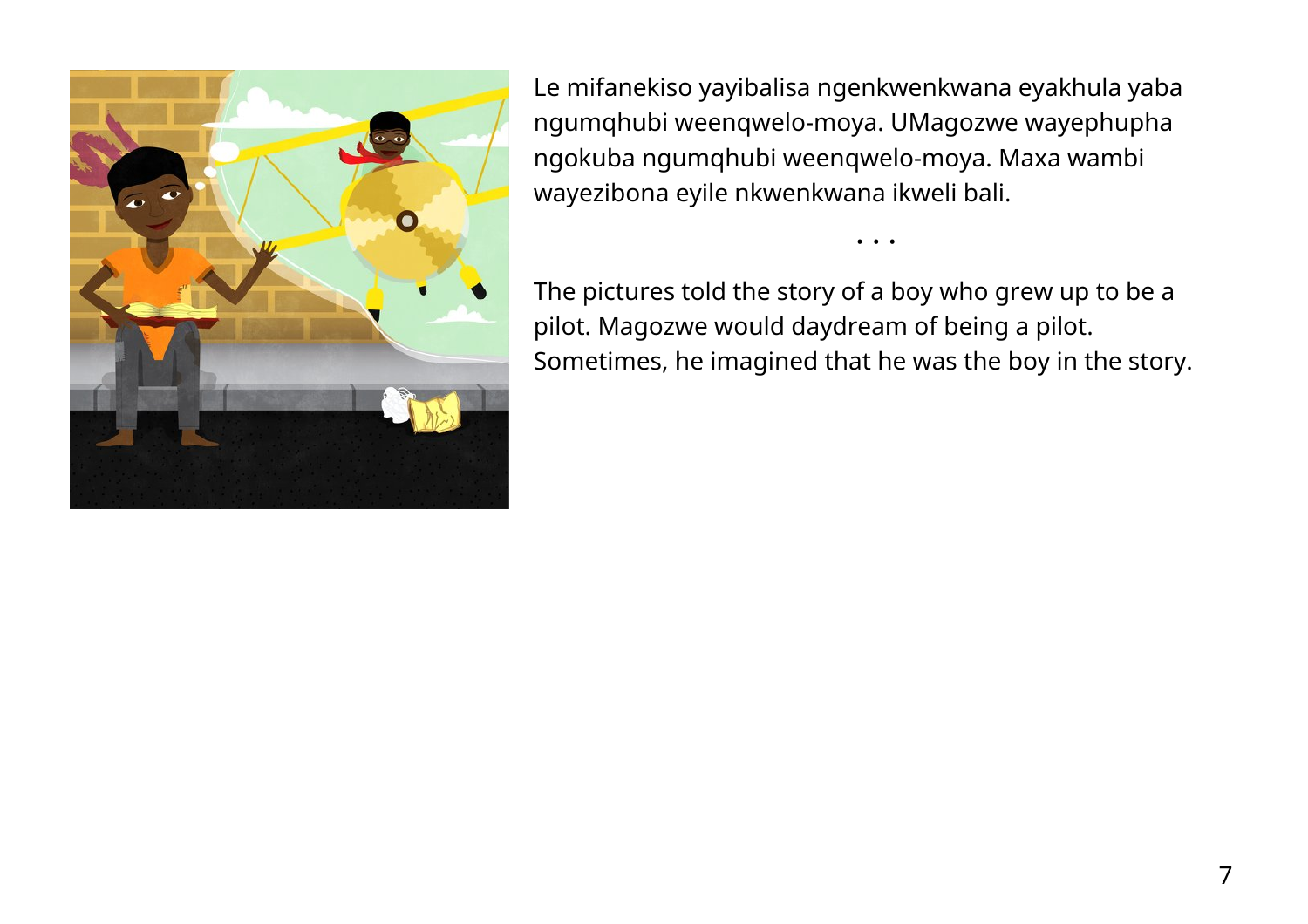

Kwakubanda uMagozwe emi ecaleni kwendlela engqiba. Kweza indoda kuye. "Molo, ndinguThomas. Ndisebenza kufutshane apha, kwindawo onokufumana kuyo into etyiwayo," yatsho indoda. Yakhomba kumzi otyheli onophahla olubhlowu. "Ndiyathemba ukuba uyakuya phaya uyokufumana ukutya?" yabuza. UMagozwe wajonga kule ndoda, wajonga kulo mzi. "Mhlawumbi," watsho waze wahamba.

It was cold and Magozwe was standing on the road begging. A man walked up to him. "Hello, I'm Thomas. I work near here, at a place where you can get something to eat," said the man. He pointed to a yellow house with a blue roof. "I hope you will go there to get some food?" he asked. Magozwe looked at the man, and then at the house. "Maybe," he said, and walked away.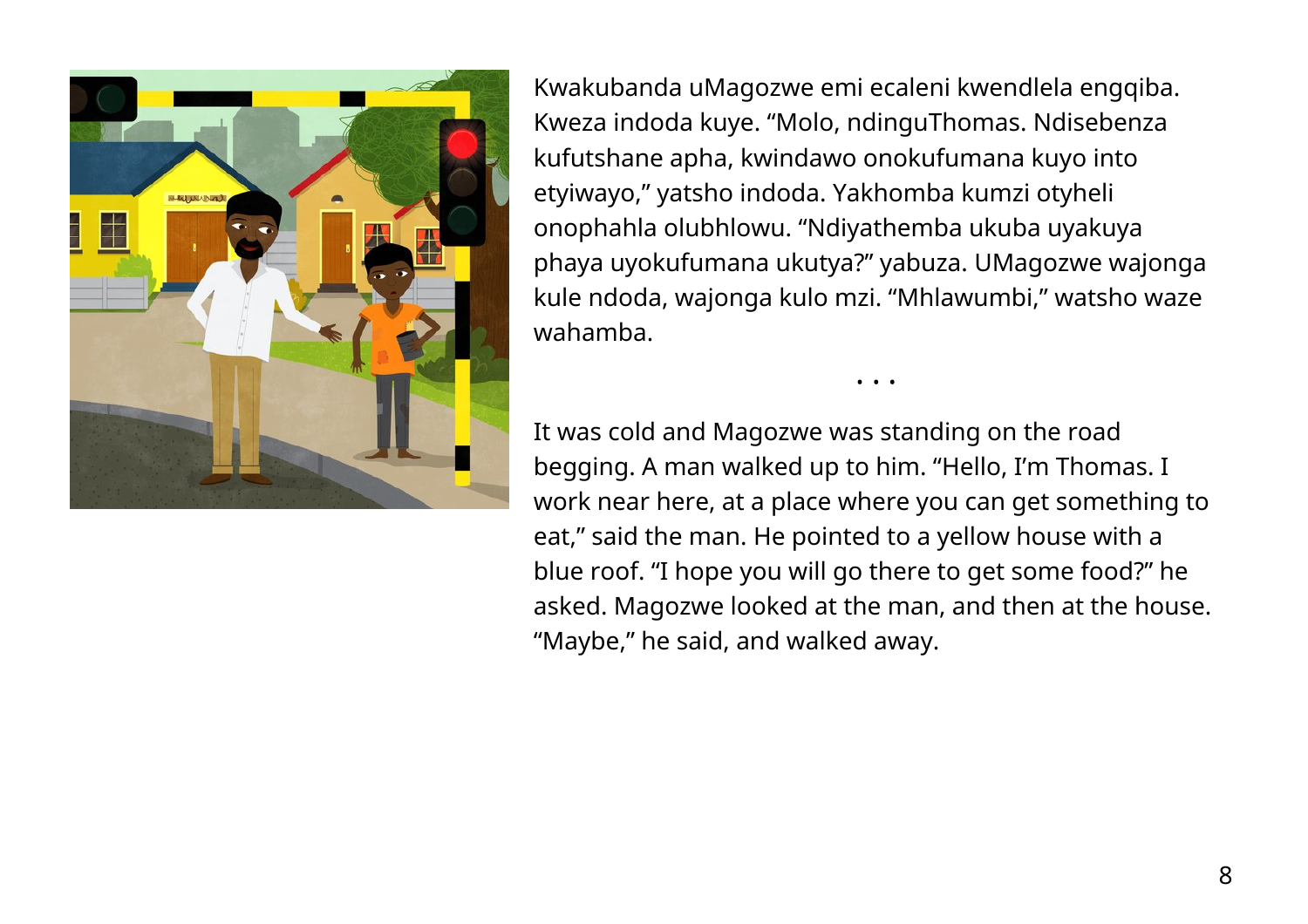

Kwiinyanga ezilandelayo la makhwenkwe angenamakhaya aqhelana nokubona uThomas. Wayekuthanda ukuthetha nabantu, ingakumbi abantu abahlala esitalatweni. UThomas wayephulaphula amabali angobomi babantu. Wayeqinisekile kwaye enomonde kwaye engakhe abekrwada okanye angabina ntlonipho. Amanye amakhwenkwe aqalisa ukuya kulendlu ityheli nabhlowu ukuya kufumana isidlo sasemini.

Over the months that followed, the homeless boys got used to seeing Thomas around. He liked to talk to people, especially people living on the streets. Thomas listened to the stories of people's lives. He was serious and patient, never rude or disrespectful. Some of the boys started going to the yellow and blue house to get food at midday.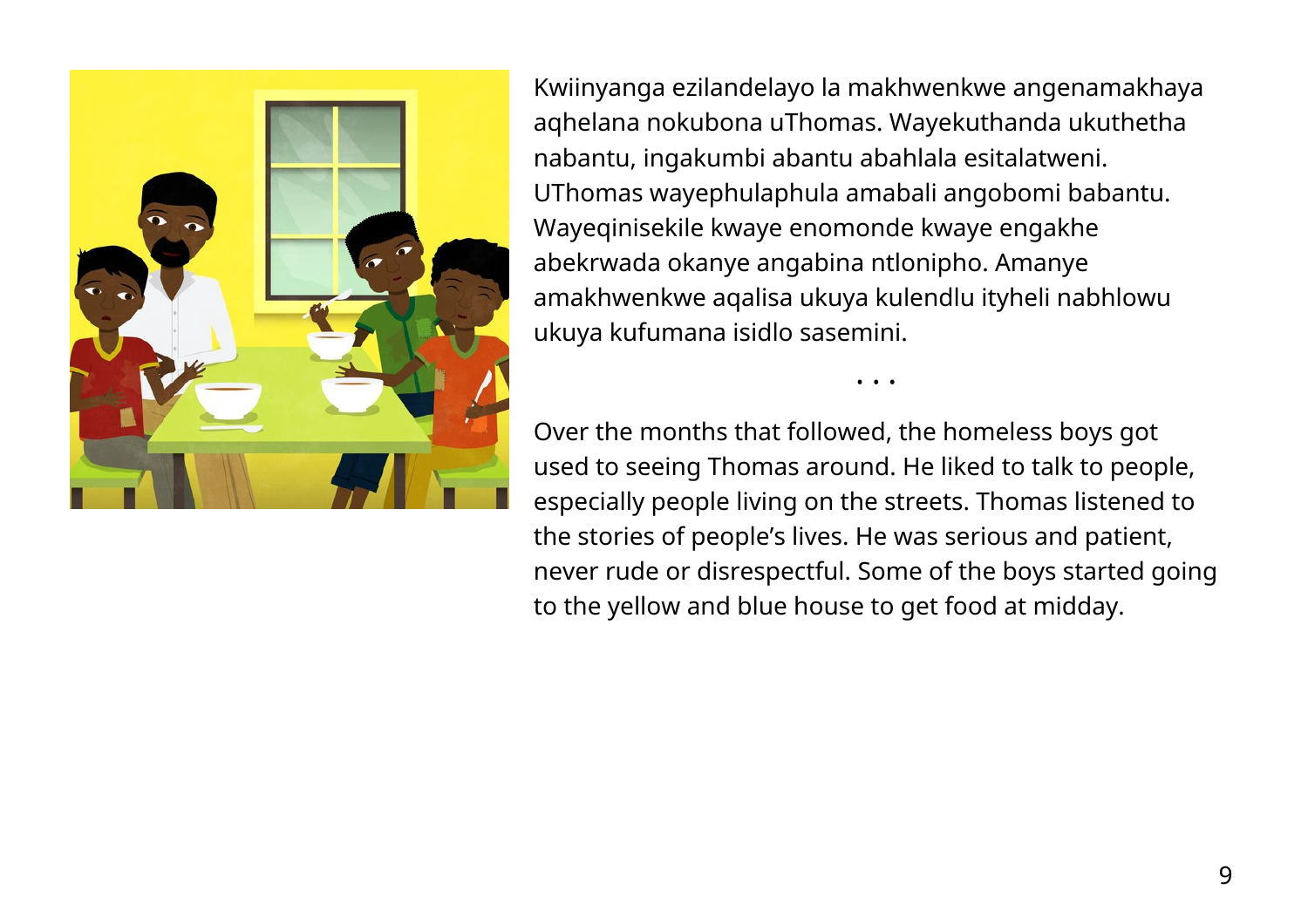

UMagozwe wayehleli kwipavumente ebuka incwadi yakhe yemifanekiso kwaze kwafika uThomas wahlala ecaleni kwakhe. "Ingaba lingantoni eli bali?" wabuza uThomas. "Lithetha ngenkwenkwana eyaba ngumqhubi weenqwelomoya," waphendula uMagozwe. "Ngubani igama lalenkwenkwana?" wabuza uThomas. "Andilazi, andikwazi ukufunda," watsho uMagozwe ethethela phantsi.

Magozwe was sitting on the pavement looking at his picture book when Thomas sat down next to him. "What is the story about?" asked Thomas. "It's about a boy who becomes a pilot," replied Magozwe. "What's the boy's name?" asked Thomas. "I don't know, I can't read," said Magozwe quietly.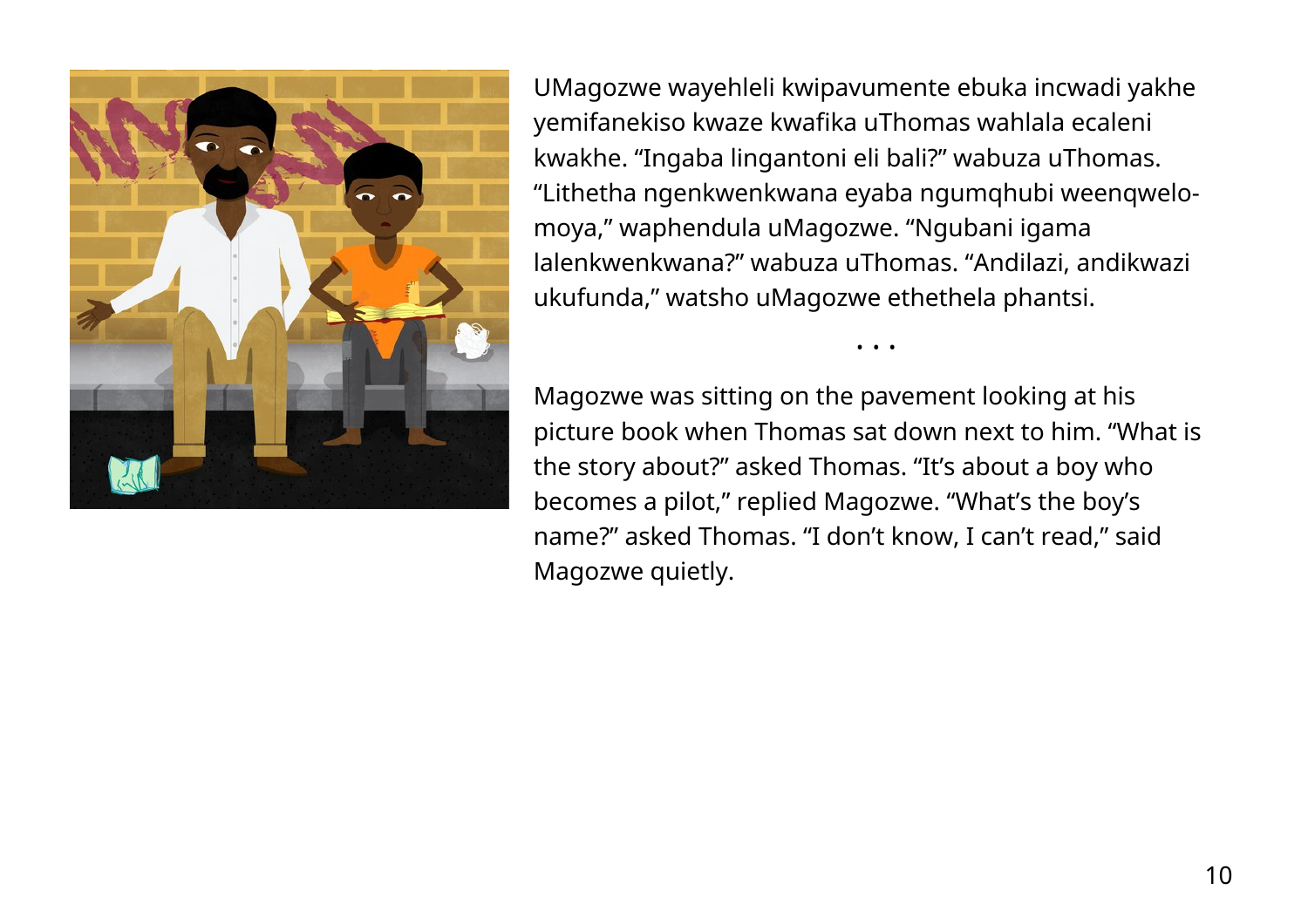

Ukudibana kwabo, uMagozwe waxelela uThomas ngebali lakhe. Wamxelela ngomalume wakhe nesizathu sokuba abaleke. UThomas wayengathethi kakhulu, kwaye wayengamxeleli uMagozwe kuba enze ntoni na, kodwa wayephulaphula ngononophelo. Maxa wambi babencokola ngeli lixa besitya kwindlu enophahla olubhlowu.

When they met, Magozwe began to tell his own story to Thomas. It was the story of his uncle and why he ran away. Thomas didn't talk a lot, and he didn't tell Magozwe what to do, but he always listened carefully. Sometimes they would talk while they ate at the house with the blue roof.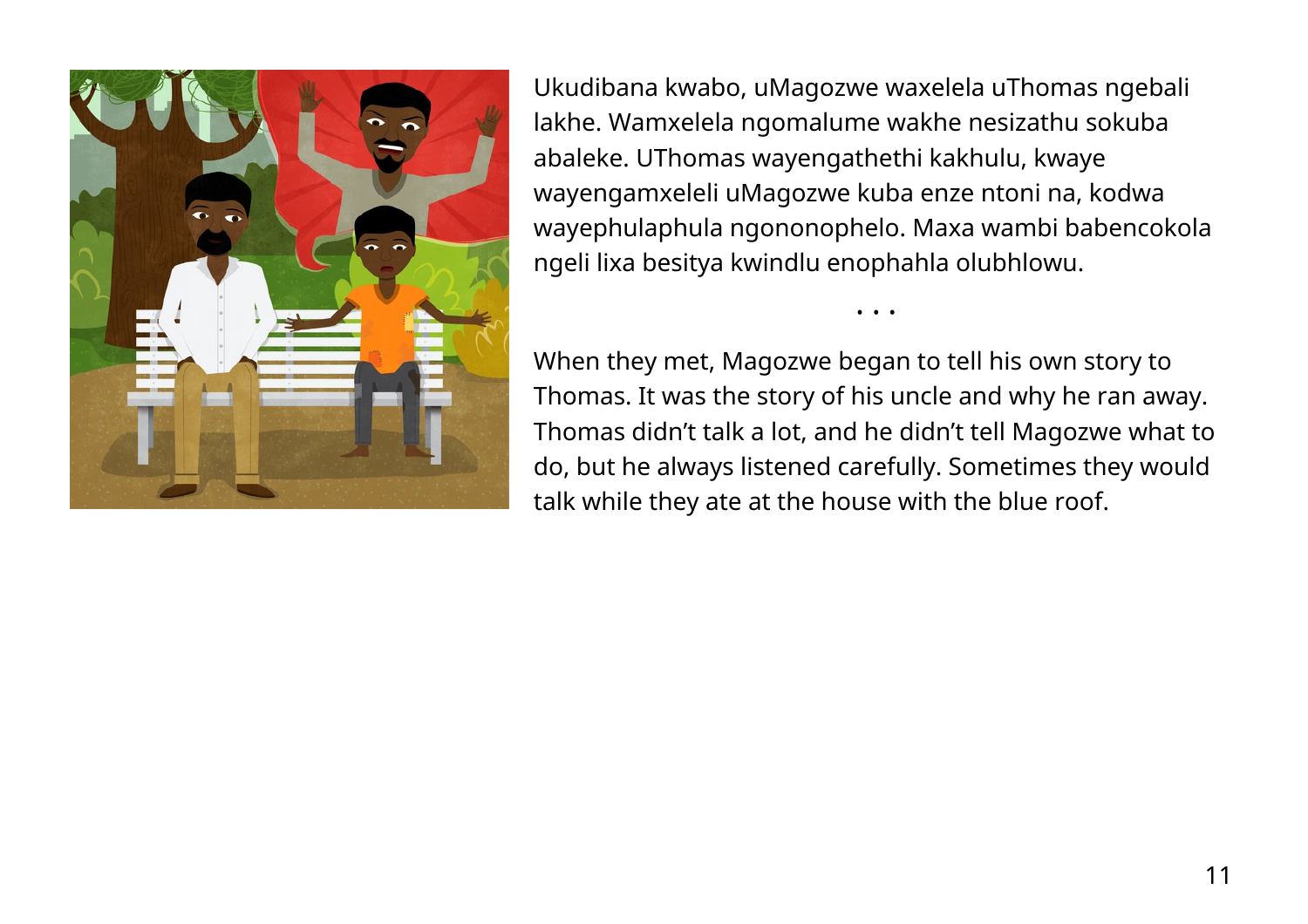

Kufutshane nomhla wokuzalwa kaMagozwe egqiba iminyaka elishumi, uThomas wamnika incwadi yamabali entsha. Yayithetha ngenkwenkwana eyakhulela ezilalini eyakhula yaba ngumdlali webhola odumileyo. UThomas wamfundela le ncwadi uMagozwe amaxa amaninzi waza wathi ngenye imini, "Ndicinga ukuba kufuneka uye esikolweni ukwazi ukufunda. Ucinga ntoni wena?" UThomas wathi kukho indawo ayaziyo apho abantwana bavunyelwa ukuba bahlale baye nasesikolweni.

Around Magozwe's tenth birthday, Thomas gave him a new storybook. It was a story about a village boy who grew up to be a famous soccer player. Thomas read that story to Magozwe many times, until one day he said, "I think it's time you went to school and learned to read. What do you think?" Thomas explained that he knew of a place where children could stay, and go to school.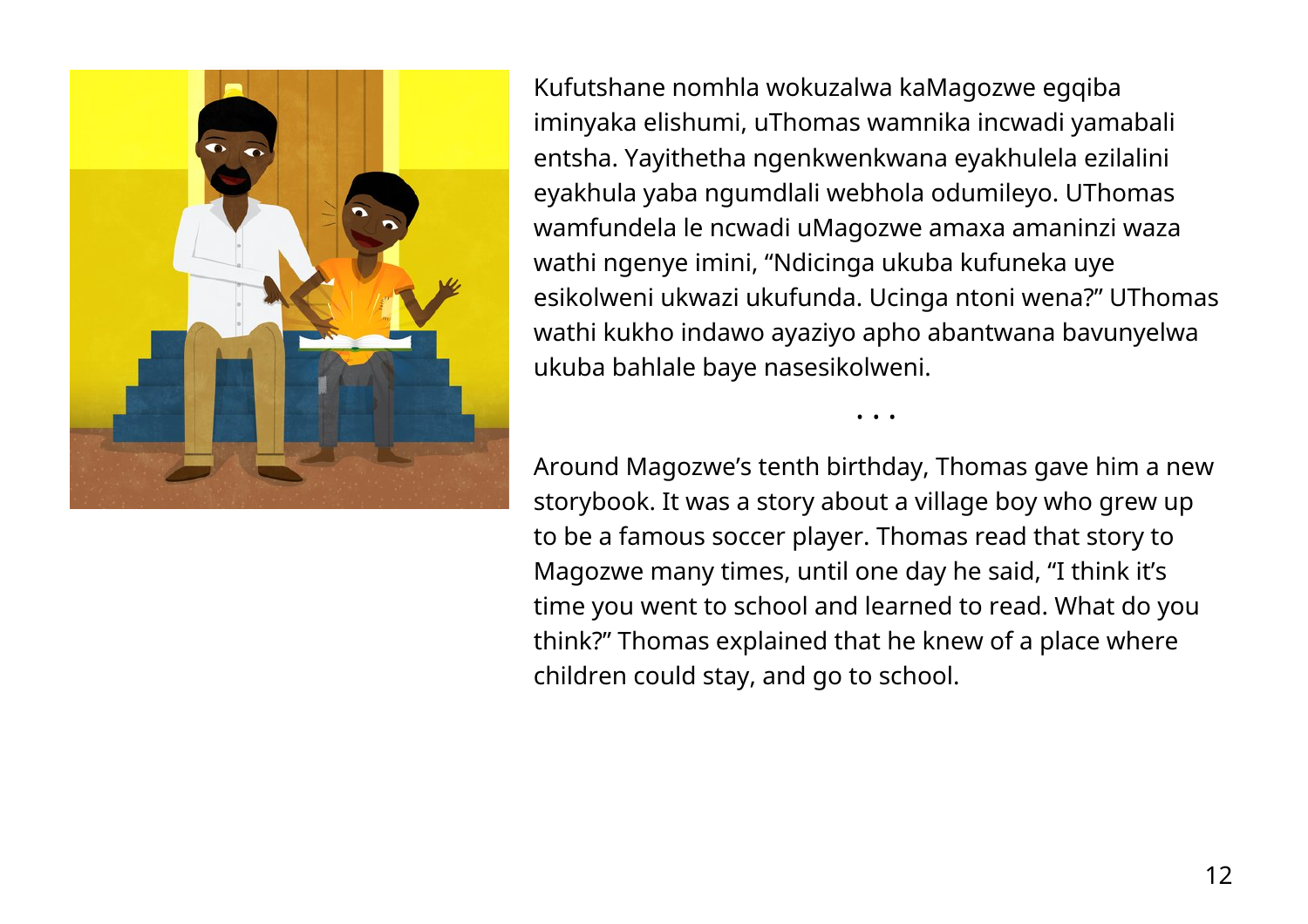

UMagozwe wacinga ngalendawo intsha nangokuya esikolweni. Mhlawumbi umalume wakhe wayelungile xa esithi usisidenge esinganakho ukufunda nto? Angathini xa benokumbetha kulendawo intsha. Wayesoyika. "Mhlawumbi kungcono ahlale esitalatweni," wacinga ngolo hlobo.

Magozwe thought about this new place, and about going to school. What if his uncle was right and he was too stupid to learn anything? What if they beat him at this new place? He was afraid. "Maybe it is better to stay living on the street," he thought.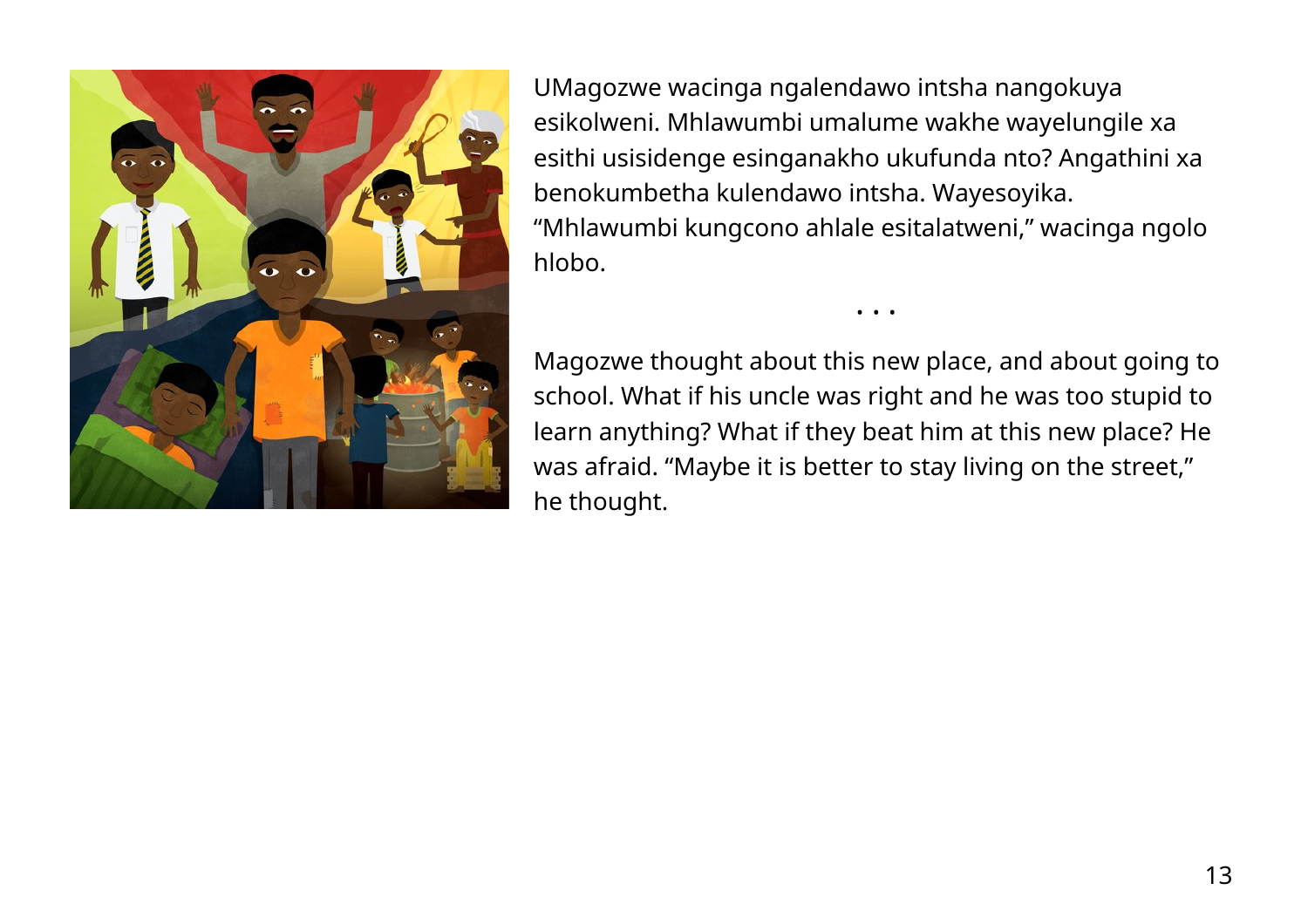

Waxelela uThomas ngoloyiko lwakhe. Ekuhambeni kwexesha le ndoda yamthembisa ukuba ubomi bunokuba ngcono kulendawo intsha.

He shared his fears with Thomas. Over time the man reassured the boy that life could be better at the new place.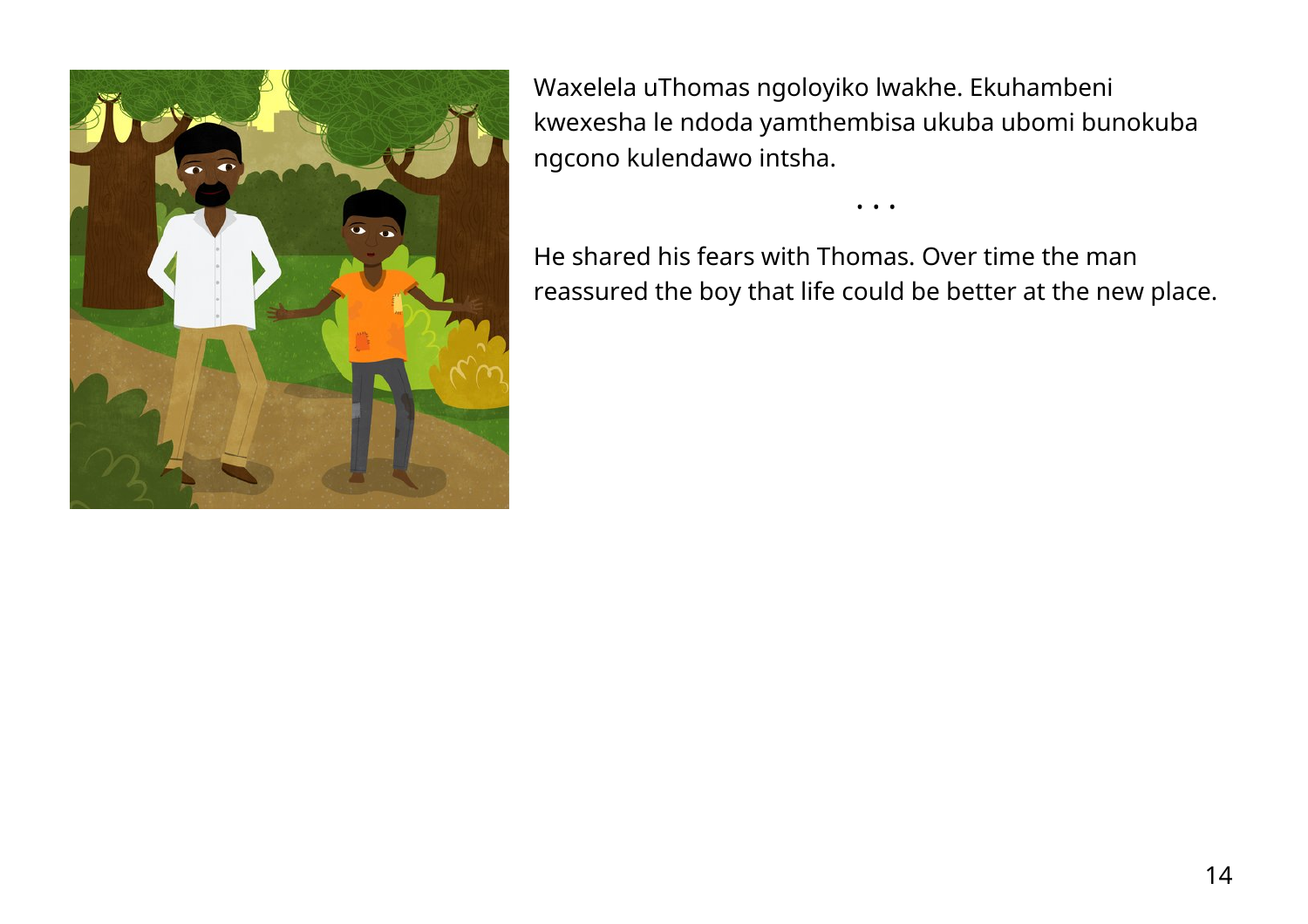

Ngoko ke uMagozwe wafumana igumbi lokuhlala kumzi onophahla oluluhlaza namanye amakhwenkwe amabini. Babelishumi bebonke abantwana ababehlala kweli khaya. Kwakukho noMama uCissy nomyeni wakhe, izinja ezintathu, ikati kunye nebhokhwe endala.

And so Magozwe moved into a room in a house with a green roof. He shared the room with two other boys. Altogether there were ten children living at that house. Along with Auntie Cissy and her husband, three dogs, a cat, and an old goat.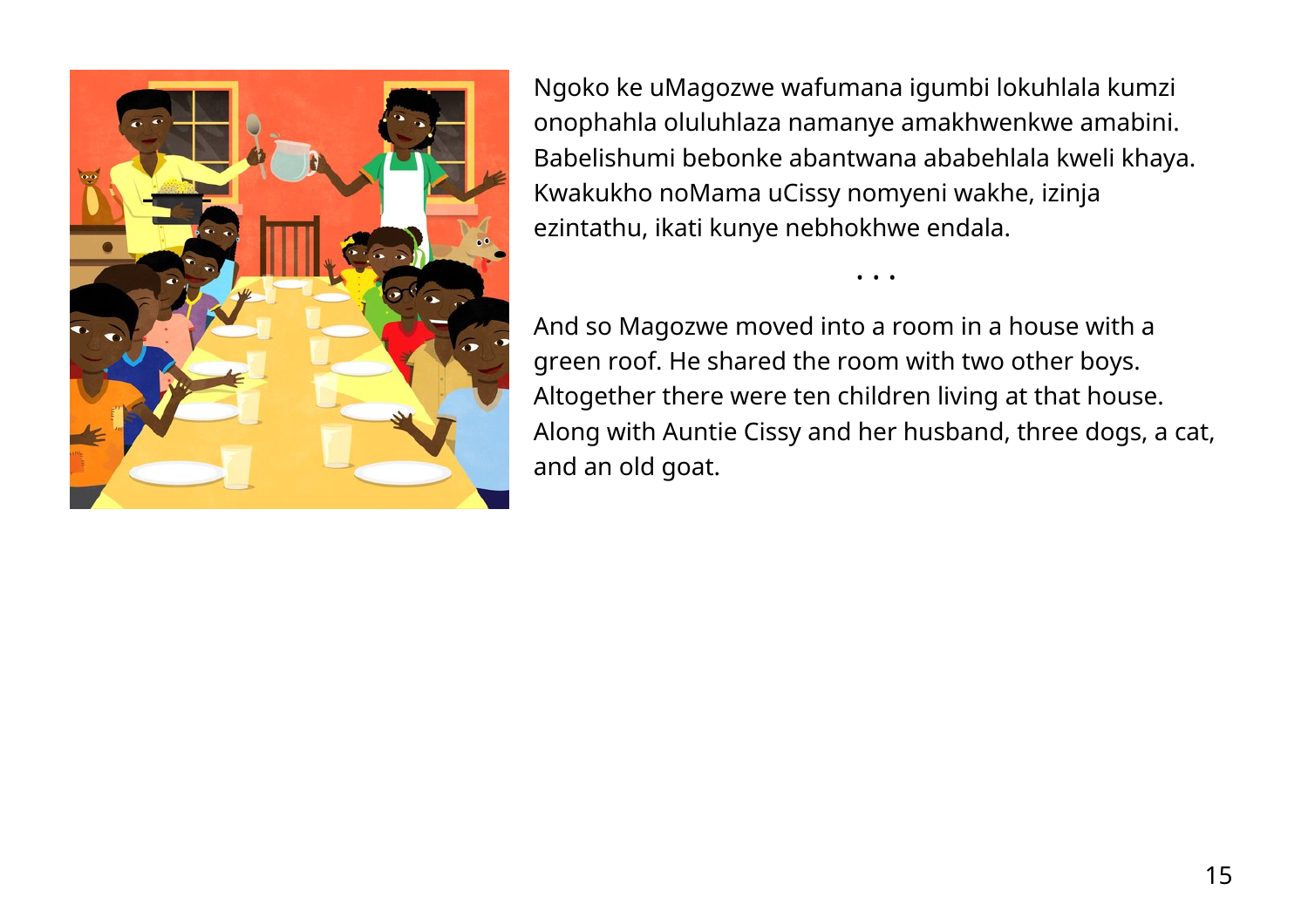

UMagozwe waqala isikolo kwaye kwakunzima. Wayesemva ngomsebenzi omninzi kakhulu. Maxa wambi wayefuna ukunikezela. Kodwa wayecinga ngomqhubi weenqwelontaka kunye nomdlali webhola awayefunda ngabo kwiincwadi zakhe zamabali. Wayenganikezeli efana nabo.

Magozwe started school and it was difficult. He had a lot to catch up. Sometimes he wanted to give up. But he thought about the pilot and the soccer player in the storybooks. Like them, he did not give up.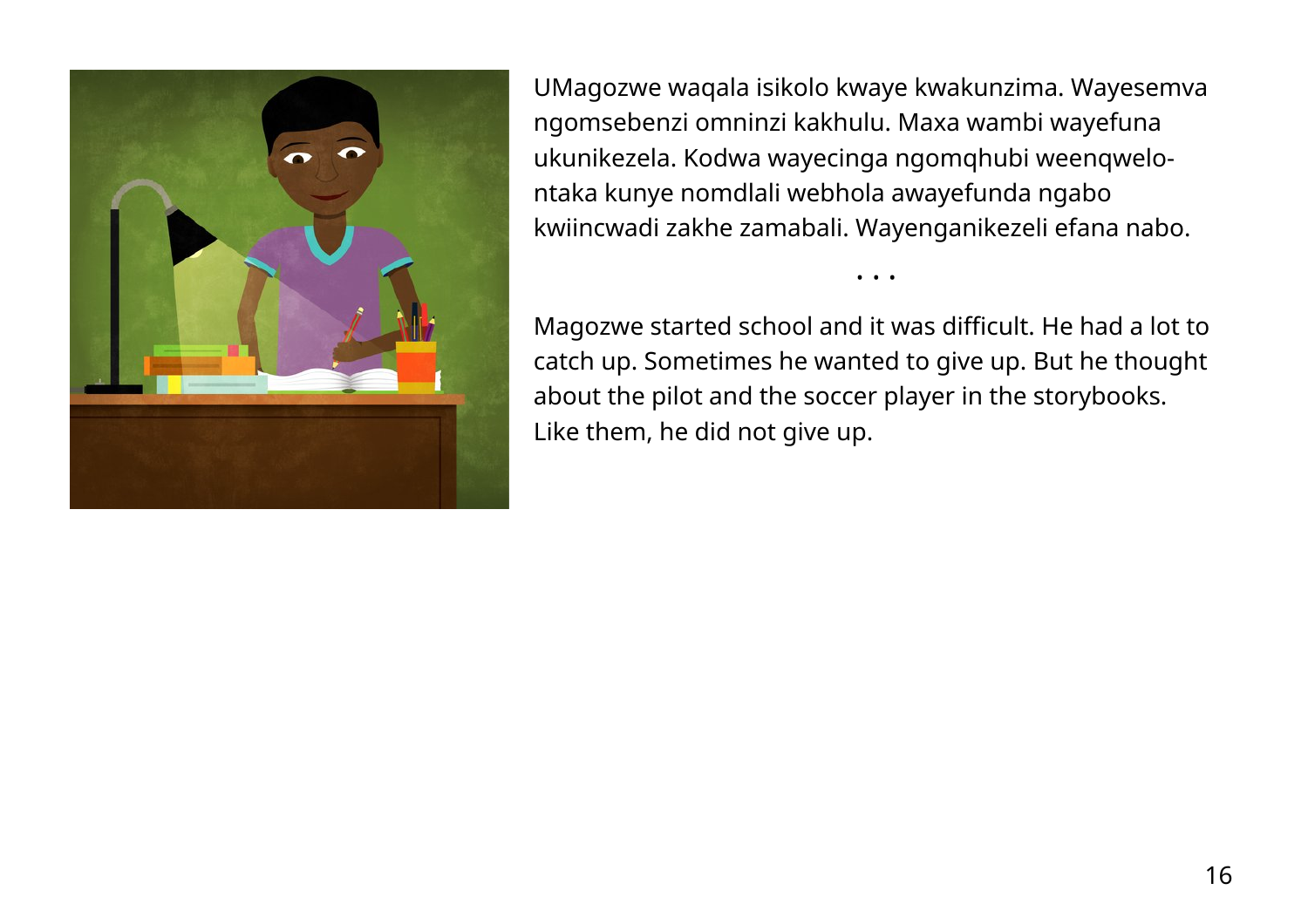

UMagozwe wayehleli eyadini kwindlu enophahla oluluhlaza efunda incwadi yamabali yasesikolweni. UThomas weza kuhlala ecaleni kwakhe. "Lingantoni eli bali?" wabuza uThomas. "Limalunga nenkwenkwana eyaba nguTitshala," waphendula uMagozwe. "Ngubani igama lalenkwenkwana?" wabuza uThomas. "Igama layo nguMagozwe," waphendula enoncumo uMagozwe.

Magozwe was sitting in the yard at the house with the green roof, reading a storybook from school. Thomas came up and sat next to him. "What is the story about?" asked Thomas. "It's about a boy who becomes a teacher," replied Magozwe. "What's the boy's name?" asked Thomas. "His name is Magozwe," said Magozwe with a smile.